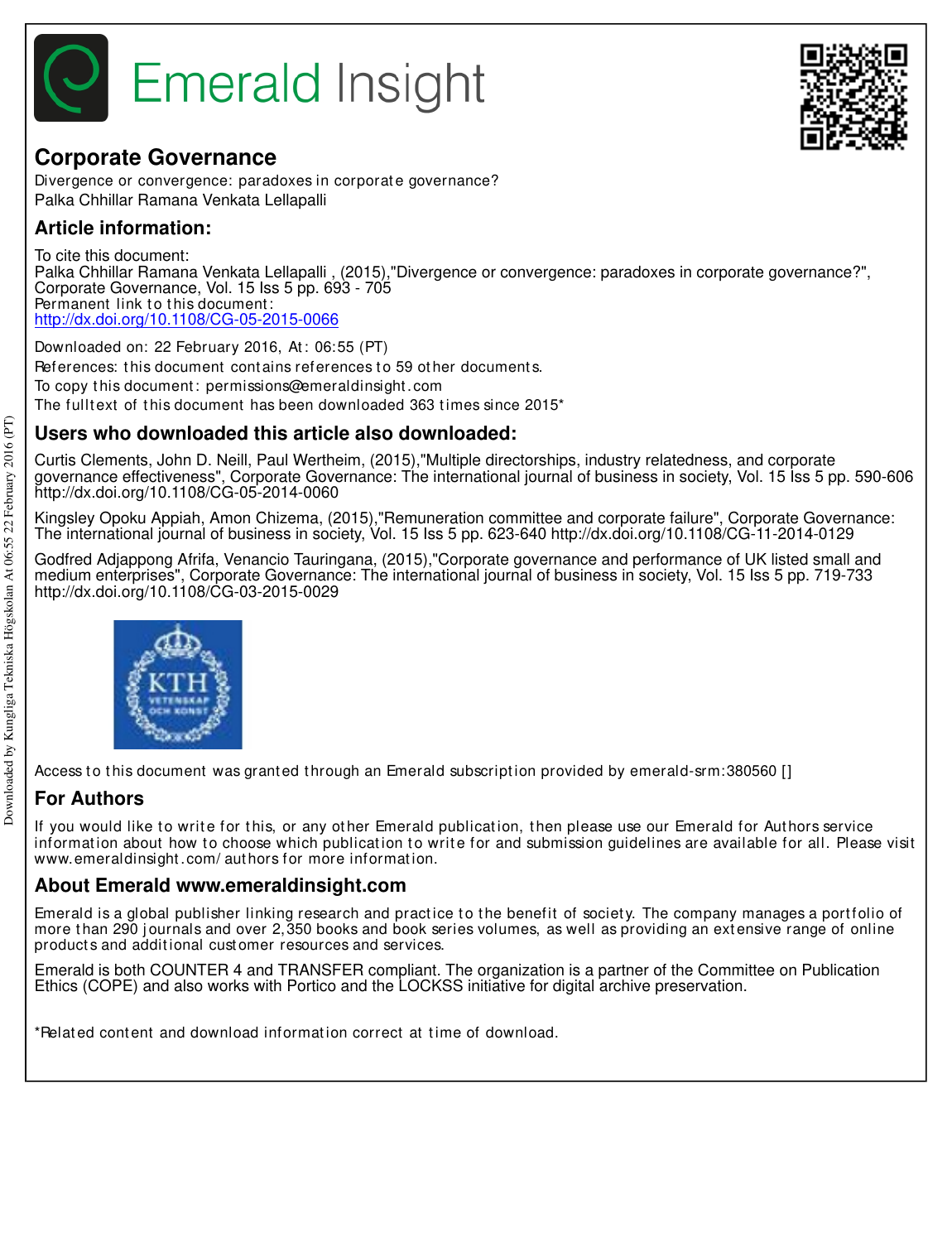# Divergence or convergence: paradoxes in corporate governance?

Palka Chhillar and Ramana Venkata Lellapalli

Palka Chhillar and Ramana Venkata Lellapalli are based at the Department of Finance and Accounting, Indian Institute of Management, Indore, Madhya Pradesh, India.

#### Abstract

**Purpose** - This review paper aims to compare the various dimensions in the finance literature pertaining to the Anglo-Saxon Model (Stockholder Model) prevalent in the USA and the UK with the German Model (Stakeholder Model) of corporate governance prevalent in Germany and continental Europe. The present study identifies different strands of research on the various dimensions of these models, along with aspects of governance in emerging economies and the phenomenon of the *convergence of these governance mechanisms.*

**Design/methodology/approach** – *The literature review on corporate governance models has been* carried out on the themes of internal and external governance mechanisms. The review considers agency theory along with principal-principal (PP) conflicts as the fundamental blocks explaining the *need for governance structures.*

**Findings** – The traditional models of governance, along with the incorporation of PP conflicts, will result in a hybrid model inculcating the best of both the traditional models. However, convergence in the true sense may not be possible owing to fundamental differences pertaining to cultural, economic, legal and *socio-economic aspects of the firm.*

Originality/value - This paper proposes a framework incorporating the interplay of managerial talent and controlling shareholders to understand the governance system that may be applicable for firms in *emerging economies.*

**Keywords** *Corporate governance, Emerging markets, Comparative corporate governance, Divergence, Economic convergence, Principal-principal conflicts*

**Paper type** *Literature review*

## 1. Introduction

Globalization of the world economy and integration of financial markets have brought the traditional models of corporate governance at the crossroads. The discourse on the convergence of governance models, which has resulted from the integration of economic systems across the world along with other developments, has gained importance amongst practitioners and academicians. The present study reviews the arguments in the existing literature on various dimensions in the finance domain and the phenomenon of convergence of the traditional models of corporate governance. The study focuses on Anglo-Saxon Model (Stockholder Model) prevalent in the USA and the UK and the German Model (Stakeholder Model) of corporate governance prevalent in Germany and continental Europe. It also draws on the aspects of governance as reported in certain emerging economies.

Convergence refers to the gradual movement of policies and practices towards a common point. The different dimensions of studying the phenomenon of convergence can be the source, learning process followed, underlying assumptions, content and structures of the policy under study. The perfect alignment of these dimensions promises seamless convergence (Steane, 2001). In this context, the review, while identifying the forces and challenges to the process of convergence as discussed in the existing literature, attempts

Received 10 November 2014 Revised 25 May 2015 Accepted 10 August 2015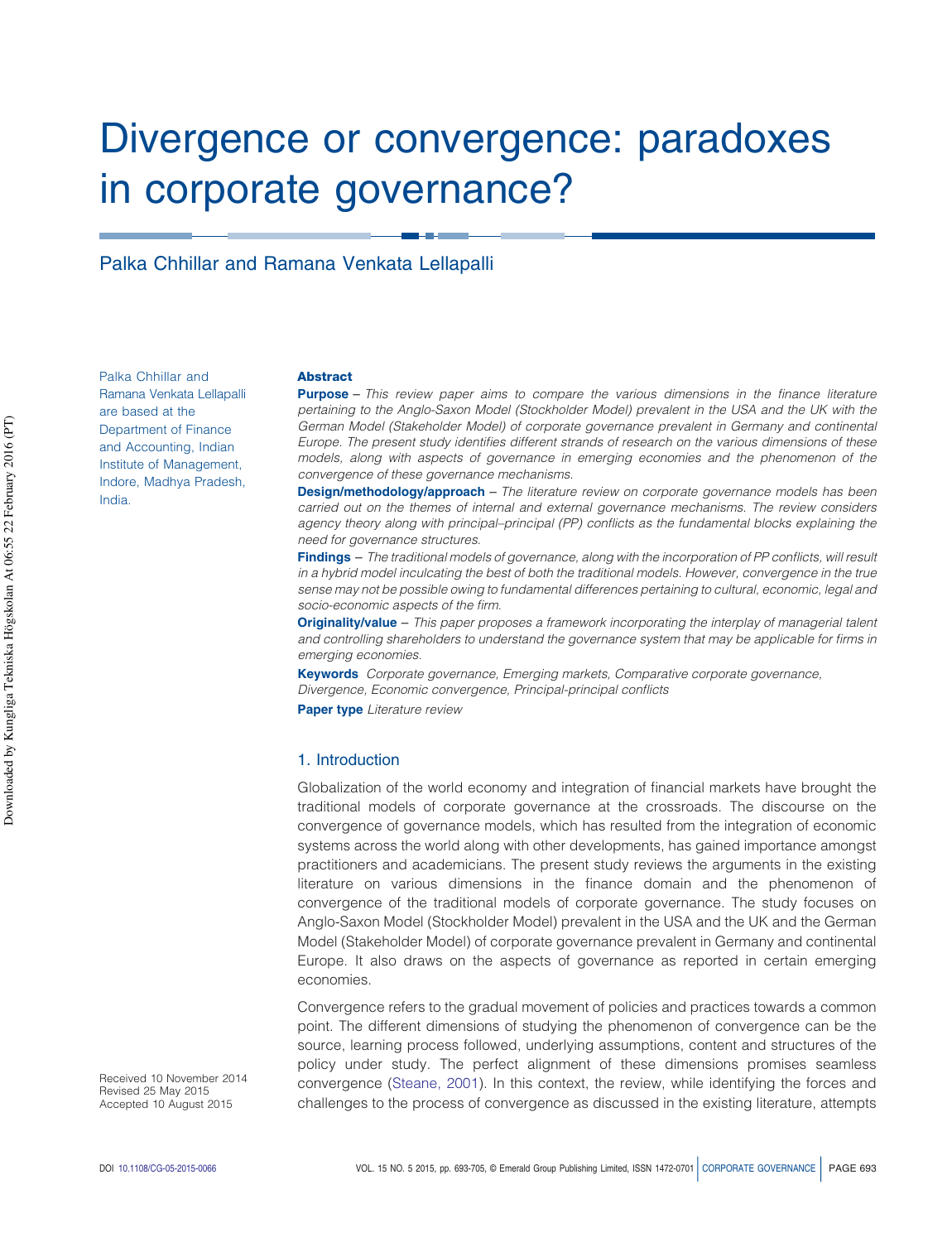to draw up a framework for a study of governance mechanisms. This could have important implications for corporations and policymakers across the world, especially in emerging economies.

The review paper has been structured as follows: Section 2 discusses the existence of agency problems justifying the need for establishing strong governance structures. Section 3 explains the existing traditional models of governance and their functioning. Section 4 articulates the dimensions of the governance models (internal control mechanism and external control mechanism), pertaining to divergence as documented in the literature. Section 5 reviews the forces of convergence, possibilities of attaining convergence and the inherent challenges. Section 6 concludes the study.

## 2. Agency theory: need for governance structures

#### 2.1 Principal–agent conflict

Agency relationship, according to the contract view, is defined as:

[...] contract under which one or more persons (the principal(s)) engage another person (the agent) to perform some service on their behalf, which involves delegating some decision making authority to the agent. If both parties to the relationship are utility maximizers there is good reason to believe that the agent will not always act in the best interests of the principal (Jensen and Meckling, 1976).

The positivist agency theory identified the governance mechanisms in the principal–agent (PA) relationship to limit the self-serving behaviour of the agents (Eisenhardt, 1989). Also, the positivist economists have identified and explored the uniqueness of the PA relationship in the form of shareholders (owners) and the managers (agents) in large public and modern organizations (Berle and Means, 1932). Owing to inherent conflict of interest in the relationship and the problems in designing the contracts, wherein the parties specify the allocation of control rights over various dimensions of assets, the division of residual control rights between the managers and owners has to be carried out efficiently and effectively (Grossman and Hart, 1986). The presence of such allocation issues between the parties to the contract gives rise to the need for having governance mechanism addressing the conflicts.

#### 2.2 Principal-principal conflict

The firms in the emerging economies are characterized by concentrated ownership structure, family-controlled business, presence of business group structures and low investor protection for minority shareholders. Hence, the unique firm characteristics and institutional context give rise to conflict of interest between majority (controlling) shareholders and minority shareholders, referred to as principal–principal (PP) conflict.

Young *et al.* (2008) modelled the antecedents and the organizational outcome of the PP conflicts in the emerging economies. The authors emphasize that the solutions in the form of governance structures applicable to PA conflicts prove to be ineffective in providing solutions to the PP conflicts. Governance structures need customization to deal with the unique characteristics of the emerging economies.

Table I highlights how the country-level variables of economic development and ownership concentration can affect the presence of external and internal governance mechanism resulting in interplay between the existence of PP conflicts and PA conflicts. Generally, the developed economies are characterized by low ownership concentration and strong external governance mechanisms in the form of investor protection laws and institutions. Such an environment leads to conflict of interest between the shareholders and managers (agents). On the other hand, in emerging economies, the ownership structure is concentrated and external governance mechanisms are not strong enough to protect the minority shareholders. In this scenario, PP conflicts are more pronounced. Hence, various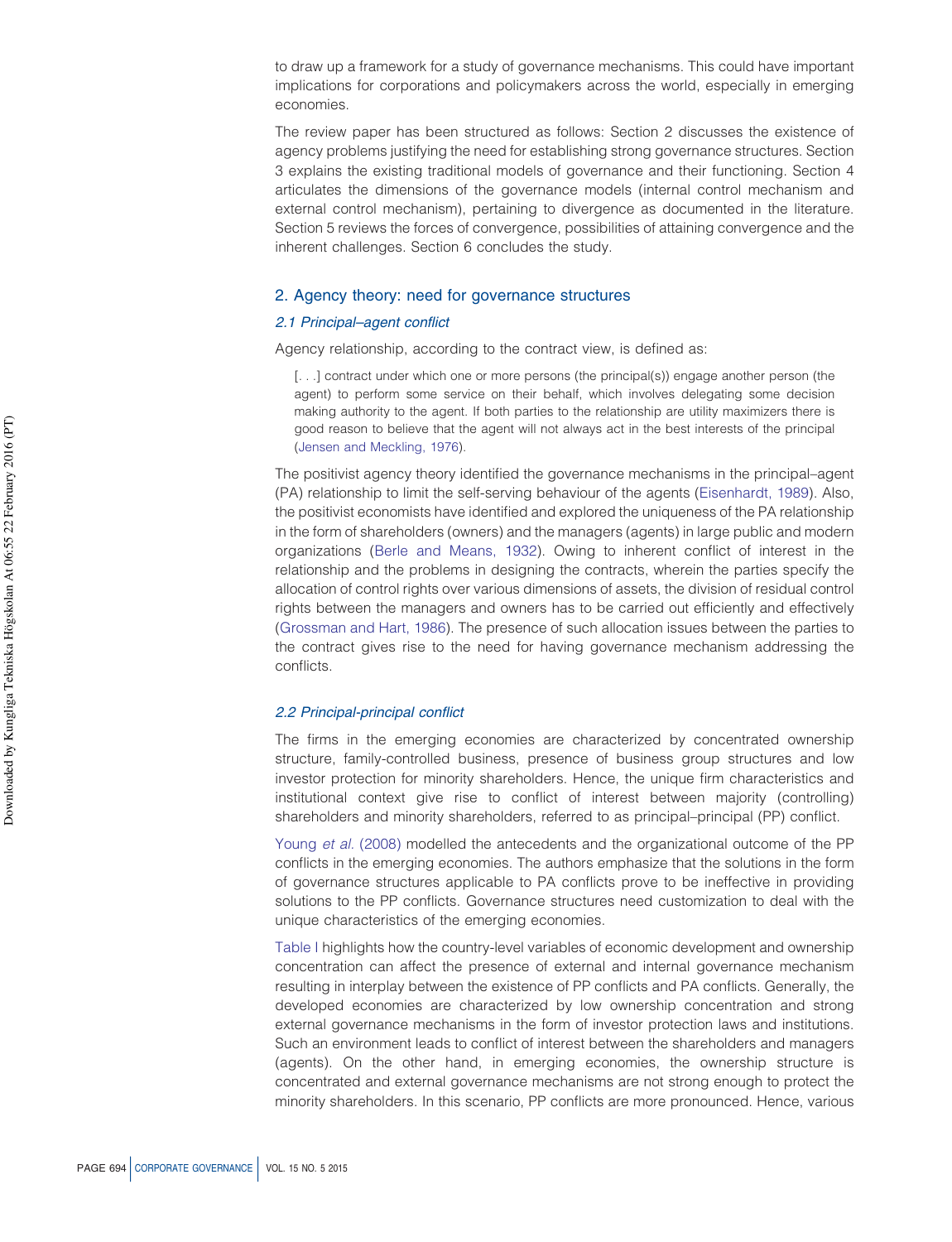| Table I Agency theory and nature of conflicts |                            |                                  |                                  |                                     |  |  |
|-----------------------------------------------|----------------------------|----------------------------------|----------------------------------|-------------------------------------|--|--|
| Economic<br>development                       | Ownership<br>concentration | External governance<br>mechanism | Internal governance<br>mechanism | Nature of<br>conflicts <sup>a</sup> |  |  |
| Developed                                     | Low<br>High                | Strong<br>Strong                 | Strong<br>Weak                   | PA > PP<br>$PA \neq PP$             |  |  |
| Emerging                                      | Low<br>High                | Weak<br>Weak                     | Strong<br>Weak                   | $PA \neq PP$<br>PA < PP             |  |  |

Notes: <sup>a</sup>PA, principal-agent conflicts; PP, principal-principal conflicts

governance mechanisms are expected to lead to varied nature of conflicts, which eventually can affect the cost of capital and firm performance.

The literature on corporate governance provides evidence of existence of other theories, which suggest alternate explanations for corporate governance structures. The major competing theories are stewardship theory, managerial hegemony, resource dependency theory, stakeholder theory and multi-governance theory (Daily *et al.*, 2003; L'Huillier, 2014). However, in the absence of an overarching theory, agency theory is the dominant theory in corporate governance literature.

#### 3. Models and mechanism of corporate governance

Corporate governance refers to the procedures through which the capital providers to the firm guarantee themselves of getting a return on the invested capital (Shleifer and Vishny, 1997). It can also be considered as the system of guidelines, rules and factors, which control the methods used for performing various operations in the organization (Gillan and Starks, 1998). Corporate governance mechanism is considered to be a nexus of contracts (Jensen and Meckling, 1976). Hence, the governance mechanism includes the systems pertaining to regulations and laws, which ensure the absence of misbehaviour by the agents, efficient and effective utilization of the finances provided by the investors. The corporate world is often found to be focusing on the corporate governance models and mechanism that have been prevalent in various economies over decades. To promote fair dealings and communicate quality information to the investors, different countries, on the basis of their macro and microeconomic variables, have enforced corporate governance codes and have adopted various models of corporate governance. For instance, the emerging economies (BRIC nations) differ from the developed economies on many dimensions such as relation versus rule-based governance, ownership structures, institutional development and enforcement of laws and regulations (Peters *et al.*, 2011).

Corporate governance mechanism exists in many forms and adaptations globally, depending on micro as well as macroeconomic variables, institutional and political set-ups. On the basis of classification of the two types of financial systems, namely, the capital market-dominated and bank-dominated, there exist two types of distinct corporate governance models:

- 1. Anglo-Saxon governance model.
- 2. German–Japanese governance model.

The models are at opposite ends of the spectrum with "Stockholder Model" (external control exercised by the stockholders in the firm) and the "Stakeholder Model" (internal control exercised by the various stakeholders such as creditors, bankers, employees, etc.) being the two extremes.

"Anglo-Saxon" type or "capital market" or "Stockholder Model" (Jeffers, 2005) of governance mechanism is prevalent in the USA and the UK. The firms with this mechanism of governance in place are dominated by the objective to maximize shareholder wealth. The main dimension of analysing firm performance is market value. These countries have a long tradition and history of democracy and capitalism, which, in turn, promotes the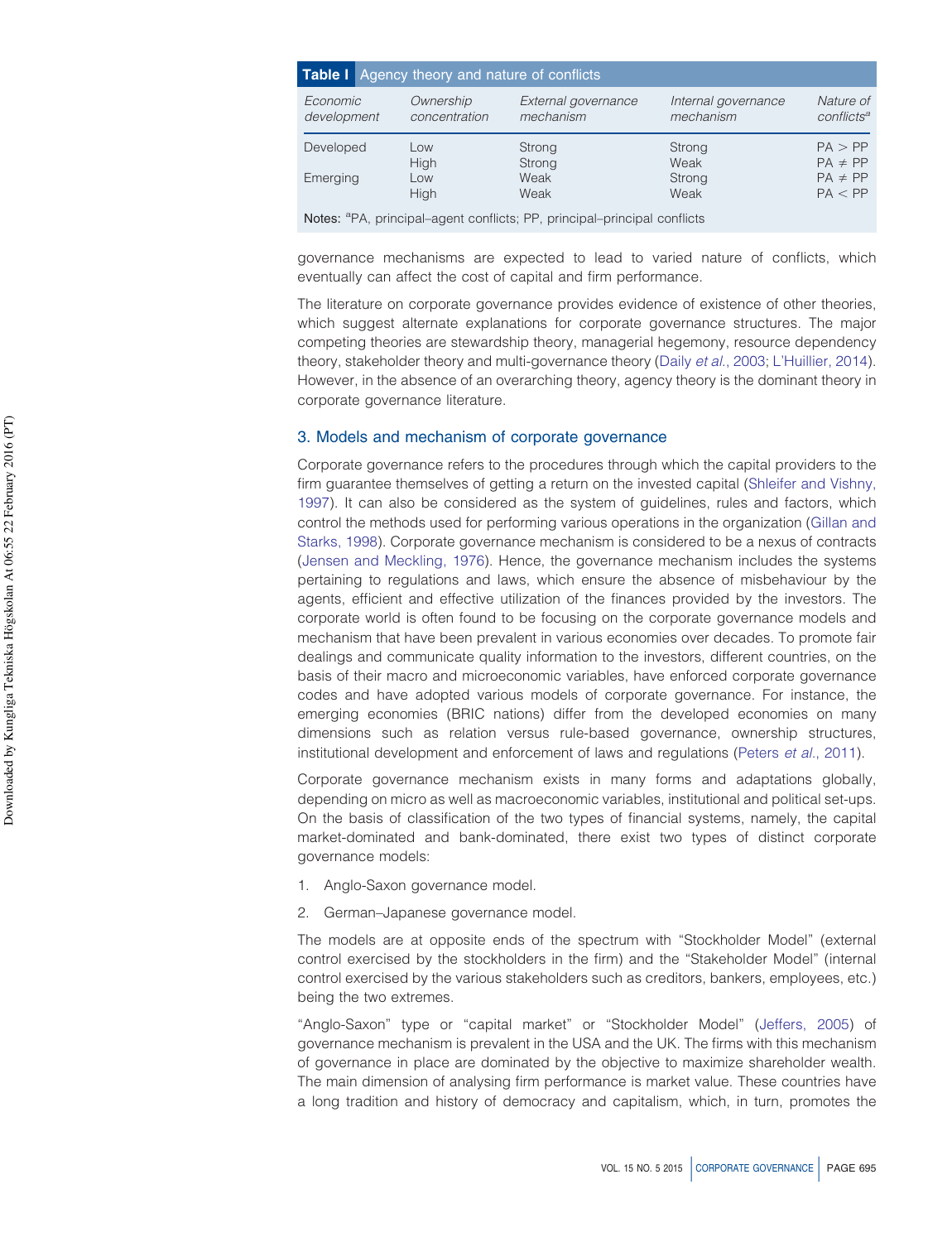private ownerships in the business. Shareholders, who play a central role in this governance system, are the owners of the corporations, as they invest funds in the organizations and have a right to control the firms. However, to effectively manage the firms and avoid incongruity, a "Board of directors (BOD)" is appointed to carry out managing activities in the business, which is continuously monitored by the shareholders externally. The BOD, in turn, delegates the managing activities to the management of the company and closely monitors and evaluates the performance of managers. In such a model, the control system internal to the organization is heavily dependent on the BOD as the:

[...] board, at the apex of the internal control system, has the final responsibility for the functioning of the firm and the job of the board is to hire, fire, and compensate the CEO, and to provide high-level counsel (Jensen, 1993).

"German Model" or "Stakeholder Model"(Jeffers, 2005) is prevalent in Germany and continental Europe, which differs from the USA and the UK in social, economic, judicial and cultural dimensions. In the German society, the emphasis is not only on the shareholder value maximization but also on the costs and benefits that accrue to the society out of the operations of a corporate house. Essentially, the businesses are managed taking into consideration the welfare of various stakeholders including the workforce, creditors, suppliers and society. The corporations in the model are characterized by a large block of shareholding controlled by large institutions such as financial institutions, banks and public shareholding. In this mechanism, the corporations are also not prone to hostile takeovers unlike the corporations in the market-based governance systems. The model is characterized by the system of governance, wherein the board exists in two parts, namely, the management board and supervisory board, without any overlap of the members of these boards.

Essentially, the governance models in vogue across the globe adopted by various countries do not belong to the two extreme ends of the continuum; rather they lie somewhere in between these two extremes according to the legal, social, economic and cultural dimensions of the nations.

#### 4. Divergent dimensions: corporate governance models

Often, the researchers have viewed the governance mechanism to be classified into two categories, namely mechanisms:

- 1. internal to the firm; and
- 2. external to the firm (Brown *et al.*, 2011; Gillan, 2006).

While the internal dimensions or characteristics are affected by the actions or decisions of the parties, which are internal to the organization, external parties or forces affect the external mechanism of corporate governance.

#### 4.1 Internal mechanism

The two governance models differ in their internal mechanism to a huge extent. The major dimensions of the internal control mechanism are as follows:

*4.1.1 Board: structure, composition and role.* The BOD occupies a pivotal role in the governance mechanism. According to Nikolic and Erk (2011):

[...] the main role of the board of directors as an internal corporate governance mechanism is to define the strategic orientation of a corporation, to provide monitoring and control of management in order to satisfy the owners' and key stakeholders' interest.

The main role of BOD is monitoring, leading to reduction in the agency cost and resolution of conflict of interest. The prime role of BOD is to resolve manager–shareholder agency issues (Fama and Jensen, 1983). The findings of Mace (1986) suggest that boards are not concentrating on the supervisory or monitoring roles. Research studies on the disciplinary role of BOD also have diverse viewpoints. According to Lorsch and MacIver (1989), BOD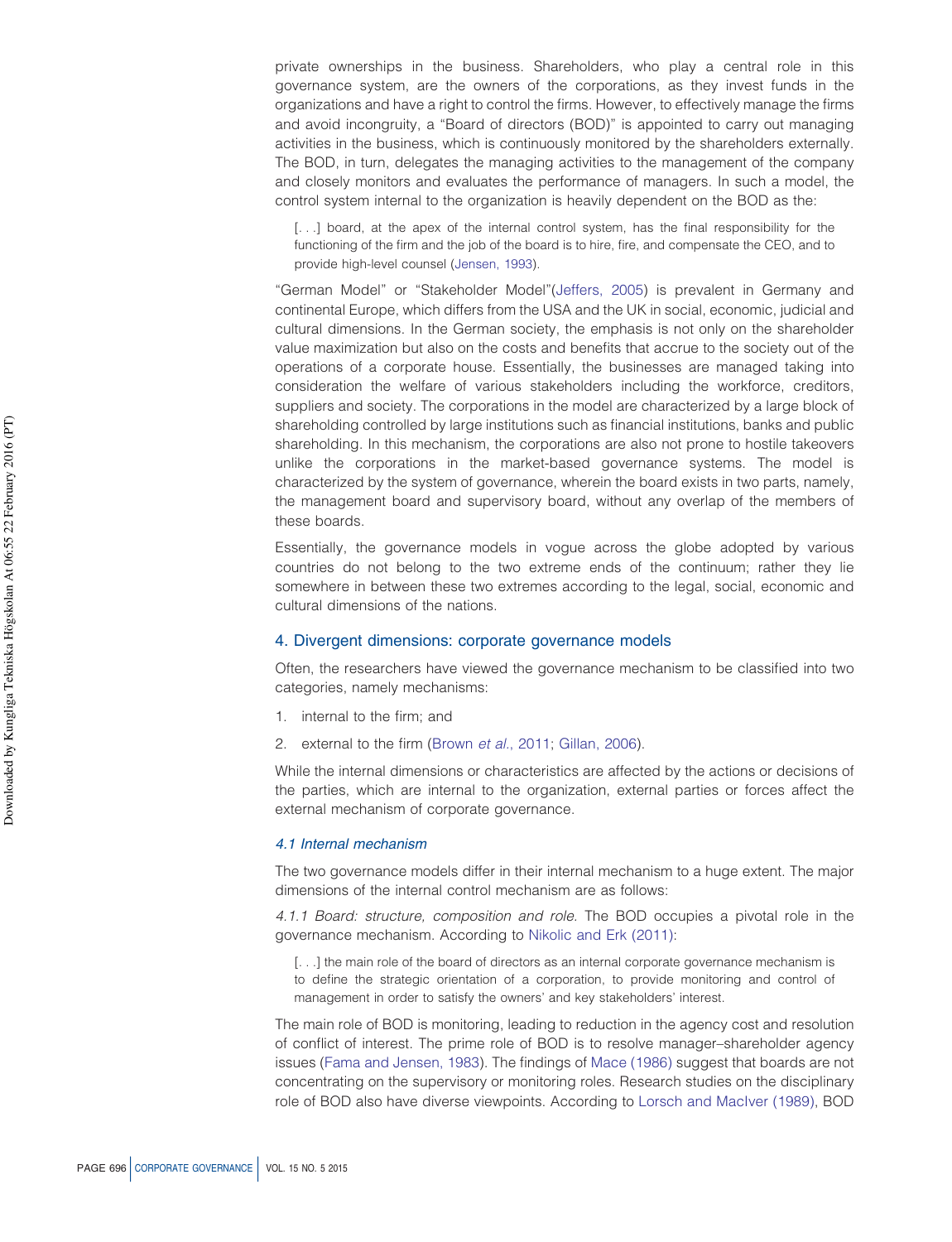are generally passive and seldom play a significant role in maintaining discipline. Survey results of Demb and Neubauer (1992) are also on similar lines. However, it has been observed that the board has shed its passivity and dependence. In the 1990s, BODs have become committed and unrestrained of the firms' management in aligning the organizational strategy to investors' objectives (MacAvoy and Millstein, 1999).

Significant research has been done on the linkages between composition and degree of independence of corporate boards. It is presumed that the presence of independent and outside directors contributes towards the boards' independence. In the context of takeover bids, the results of empirical research suggest a positive relationship between the proportion of independent outside directors and abnormal returns of the bidder except for the very high proportion of independent outside directors (Byrd and Hickman, 1992). The results of the study provide evidence for the monitoring role of independent directors. However, a competing view based on the "managerial quality hypothesis", suggest that it is the association between the presence of independent outside directors and the managerial quality that affects the stock returns rather than the monitoring role of directors. The empirical evidence on the relationship between firm performance and CEO turnover suggests an inverse relation for firms with higher proportion of outside directors (Weisbach, 1988). Further analysis shows a negative relationship between CEO shareholding and the number of outside directors.

In Germany and Japan, the large block of debtholders directly affects the working through board membership and performs separate functions from the large shareholders (John and Senbet, 1998). Also, unlike the USA, in German firms, the employees are also part of the boards. The studies suggest (Goergen *et al.*, 2008) that, in a reasonable number of German firms, "managers own" and "owners manage", as there is no separation of ownership and control. An inverse U-shaped relationship had been found between the value of the German firms and the employee representation on the board (Fauver and Fuerst, 2006). The two-tier boards dominate the German–Japanese model of governance with a clear distinction between the supervisory board (consisting of employees and shareholders) and the management board (includes the executive directors). Studies have shown that there is no relation between the existence of two-tier board structure and quality of corporate governance (Franks and Mayer, 2001). On the other hand, contrary to other research findings, empirical results also suggest that there is no significant economic impact of board composition on firm performance (Hermalin and Weisbach, 1991). The emerging economies are characterized by family-based systems, concentrated ownership, pyramidal structures and lesser-developed capital markets. In the context of emerging economies, with a special reference to the Turkish-listed firms, Oba *et al.* (2014) suggested that firms have smaller boards with non-executive members and occasional CEO duality.

*4.1.2 Managerial incentives.* Managerial remuneration is the principal tool for aligning the objectives of managers and shareholders to reduce agency costs and to avoid conflict of interest. The two governance models differ in the managerial incentives structure and forms to a great extent, accounting for a distinction between the two corporate governance models. A comparison of the CEO compensation structure at the beginning of the century in 2000-2001 reflects that the pay package of German CEOs was significantly lesser than that of the US counterparts. The contribution of the basic compensation (other components being variable, pay, benefits and perquisites) was found to be 47 per cent for the German CEOs as compared to 28 per cent for US executives (Goergen *et al.*, 2008). However, the reforms in the governance models suggest that the German firms are moving towards the increased variable pay component in the CEO compensation structure (Tuschke and Gerard Sanders, 2003). The authors also suggested a non-monotonic relationship between reform initiatives of the governance structures and ownership concentration. However, the compensation structure of executives in the USA has undergone similar reforms much earlier. Apart from the manifold increase in the compensation structure, the contribution of option-based compensation has increased to an even higher degree. The increase in the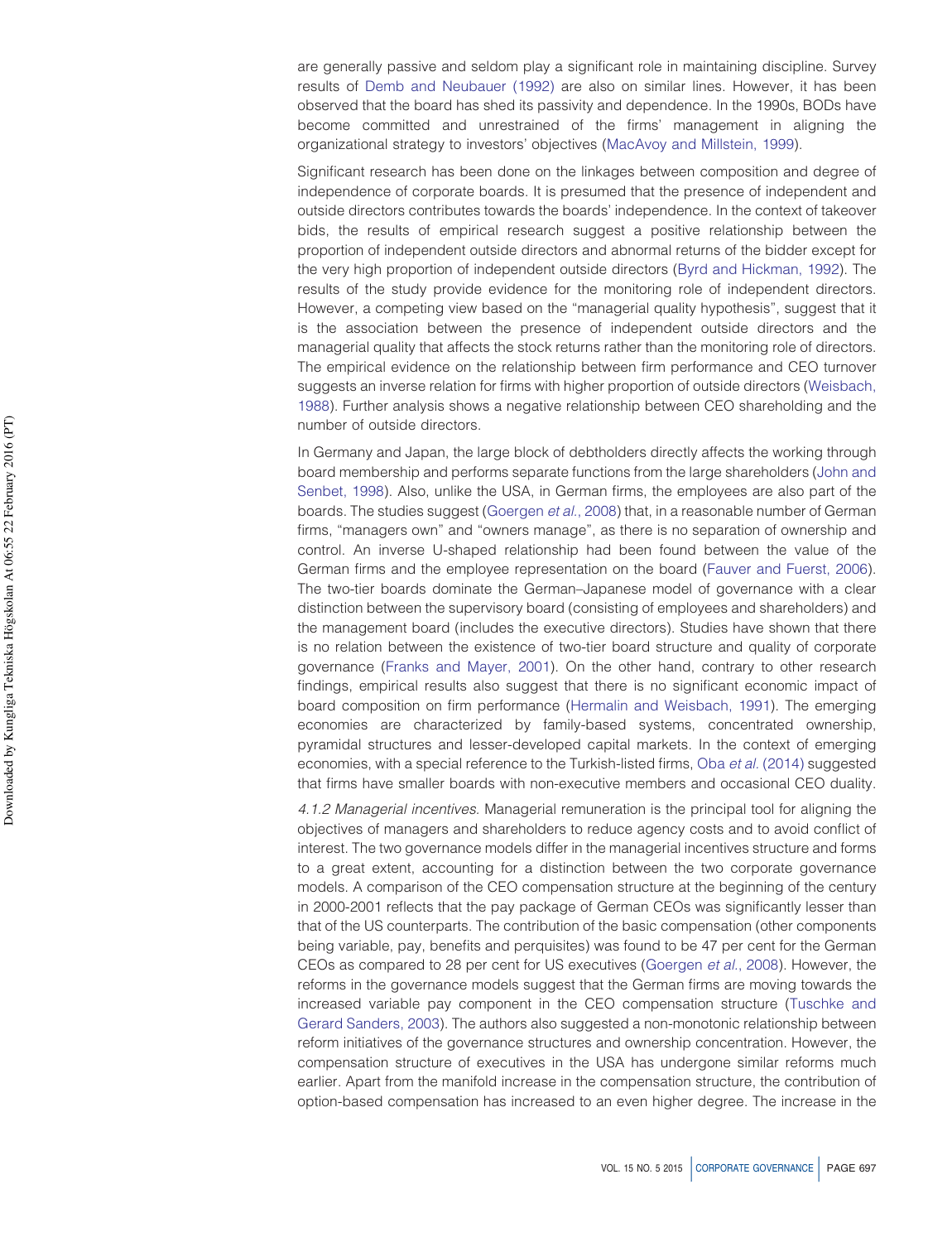equity-based compensation in the USA has invited discussions both in favour of and against the shift. The academic, as well as corporate community, emphasized on a dual effect of the shift, as it is expected to align the interests of shareholders and managers, while a counter argument suggests that the shift might increase the conflict of interest between the two parties (Holmstrom and Kaplan, 2003).

*4.1.3 Ownership structure.* The literature related to the monitoring incentive of the stockholders emphasizes that large stockholders are better monitors as compared to the small and diffused stockholders because, for small blockholders, the cost of monitoring outweighs the benefits of monitoring (Shleifer and Vishny, 1986). The research undertaken in the context of anti-takeover amendments points out that affiliation of the blockholders affects their monitoring effectiveness (Borokhovich *et al.*, 2006). The empirical results of the research suggest that the abnormal returns are higher for the firms with higher proportion of unaffiliated blockholders. With reference to the ownership and capital structure, the Anglo-Saxon model of governance essentially has dispersed ownership, hence weak monitoring by the shareholders. In the German Model, the ownership is concentrated, resulting in stronger control by the shareholders. Dispersed ownership structures give rise to more agency problems because of lack of incentives to monitor the firm by the dispersed shareholding. Studies have shown that countries adopting a "stockholder model" or the "outside model" have dispersed structures, while the countries with "stakeholder model" or the "insider model" are found to have a concentrated ownership (La Porta *et al.*, 1999). Ownership concentration is larger in the Japanese firms than the US firms, with financial institutions holding large blocks of shares. Hence, the "stakeholder model" of corporate governance in Japan depends essentially on the direct monitoring resulting from the concentrated ownership structure than in USA (Prowse, 1992). However, in the USA, Bank Holding Companies Act (1953) and Glass–Steagall Act (1993) do not permit banks to have equity holdings in the non-financial corporations on their own account (Weimer and Pape, 1999). The differences in the corporate governance models also relates to the minority shareholders rights and liabilities, as the minority shareholders are more prone to expropriation by the majority stockholders in the German firms than in the US firms (Lazarides and Drimpetas, 2010). Table II summaries the divergent dimensions of the internal control mechanism of the traditional corporate governance models.

#### 4.2 External control mechanism

The firms' decisions pertaining to implementing best governance practices are also a function of financial development, economic development, legal protection laws and financial globalization of the country. The results of a study by Doidge *et al.* (2007), suggest that the changes in the governance ratings of the firm are better explained by country-level variables rather than firm-level variables. Authors are of the view that the firms in lesser-developed countries have little or no motivation to incur cost on implementing better governance structures because of lesser developed financial markets and state investor protection laws. Hence, the external control mechanisms, which are assumed to be beyond the control of the firm, can affect the governance structure significantly. Financial

| <b>Table II</b> Summary of the internal control mechanism of corporate governance models |                       |                                                                                             |                                                                                 |  |  |
|------------------------------------------------------------------------------------------|-----------------------|---------------------------------------------------------------------------------------------|---------------------------------------------------------------------------------|--|--|
| S. no.                                                                                   | <b>Dimensions</b>     | Internal control mechanism of corporate governance models<br>Stockholder model              | Stakeholder model                                                               |  |  |
|                                                                                          | Board composition     | Single-tier board<br>Higher Board Independence                                              | Two-tier board<br>Lower independence and presence of stakeholders<br>on board   |  |  |
| 2.                                                                                       | Managerial incentives | Higher total CEO remuneration<br>Higher variable component and equity<br>based compensation | Lower total remuneration and higher fixed component                             |  |  |
| $\mathcal{S}$                                                                            | Ownership structure   | Dispersed ownership structure and weak<br>monitoring                                        | Concentrated ownership structure and direct<br>monitoring by large blockholders |  |  |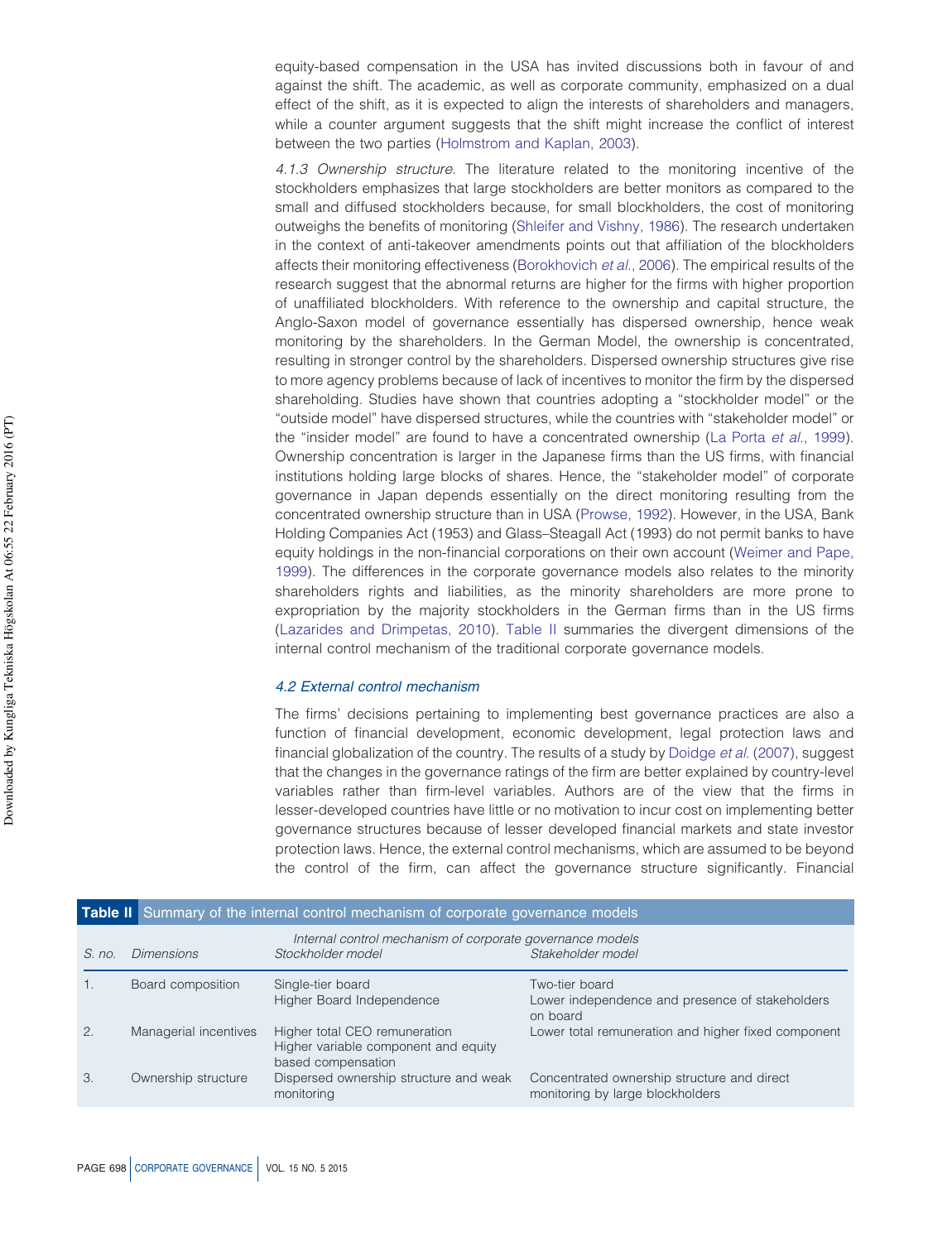globalization could also necessitate the adoption of governance mechanisms in such countries. The financial, legal and regulatory mechanisms form the elements of the external control mechanism.

The financial systems are classified into market- and bank-based systems. The key differences in the corporate governance systems emanate from the characteristics of the two financial systems. In bank-based financial systems, banks exert a major influence on the working of the corporations. The study by Favarra (2003) examined the relationship between financial development and economic growth. The study suggested a weak relationship between financial development and economic growth and indicated that banks are not the only financial institutions to park excess funds, rather they also play a vital role in allocating and mobilizing funds, monitoring the corporations and in risk management. Hence, the stakeholder model of Continental Europe and Japan is considered to be better equipped in implementing policies involving relations with stakeholders, while the Anglo-Saxon model is considered to be more responsive to change (Mayer, 1998). However, La Porta *et al.* (1997) emphasize that the legal system of a nation is the main antecedent for the efficacy of financial systems.

The legal system is defined as a system which "ensures a minimum of compliance with the stakeholders/shareholders standards of corporate governance" (Lazarides and Drimpetas, 2010). Essentially, the legal system around the globe is divided into Common Law and Civil Law, which defines the rights and the protection mechanism for the investors (majority as well as minority shareholders) in the different financial systems. For instance, India has a legal system based on common law and having a bank-based model as compared to Brazil, which has civil law-based legal system with a market-based model of governance (Demirgüç-Kunt and Maksimovic, 2002).

Research by La Porta *et al.* (1997) analysed external financing in 49 countries with respect to origin of their legal frameworks to study the level of investor protection enforced by the judicial system. The results of the study suggested that the common law countries are found to have an effective enforcement of investor protection laws along with more developed capital markets as compared to civil law countries. Hence, the legal system of country defines the type of corporate governance systems in place in that particular country and might also pose a challenge to the unification of the governance systems around the globe. Matoussi and Jardak (2012) empirically tested the data on 81 emerging and developed countries and explained the antecedents of investor protection and its consequences impacting the financial markets across various countries considering legal, political and cultural variables. According to La Porta *et al.* (2000), "the legal approach is a more fruitful way to understand corporate governance and its reform than the conventional distinction between bank-centered and market-centered financial systems". The authors posit that the strong legal protection provides greater security to the investors against political interference, leading to effective corporate governance, more developed capital markets, diffused ownership and adequate allocation of capital. The historical legal origin of the countries affects regulations and laws systematically and differences in the legal rules eventually affect the social and economic outcomes (López de Silanes, 2008). Figure 1 summarizes the features of external governance mechanism for various financial systems along with legal and regulatory frameworks.

#### 5. Corporate governance convergence: possibilities and challenges

Globalization of world economy and the increased competition in the global markets has resulted in increased prospects of confluence of the corporate governance models. The literature emphasizes on the convergence of the ideas regarding the best or optimal governance structures. However, the implementation of the ideas or written governance codes is subject to the country-level characteristics supporting the idea of partial convergence (Aoki, 1994; Bebchuk and Roe, 1999). In the context of transition economies,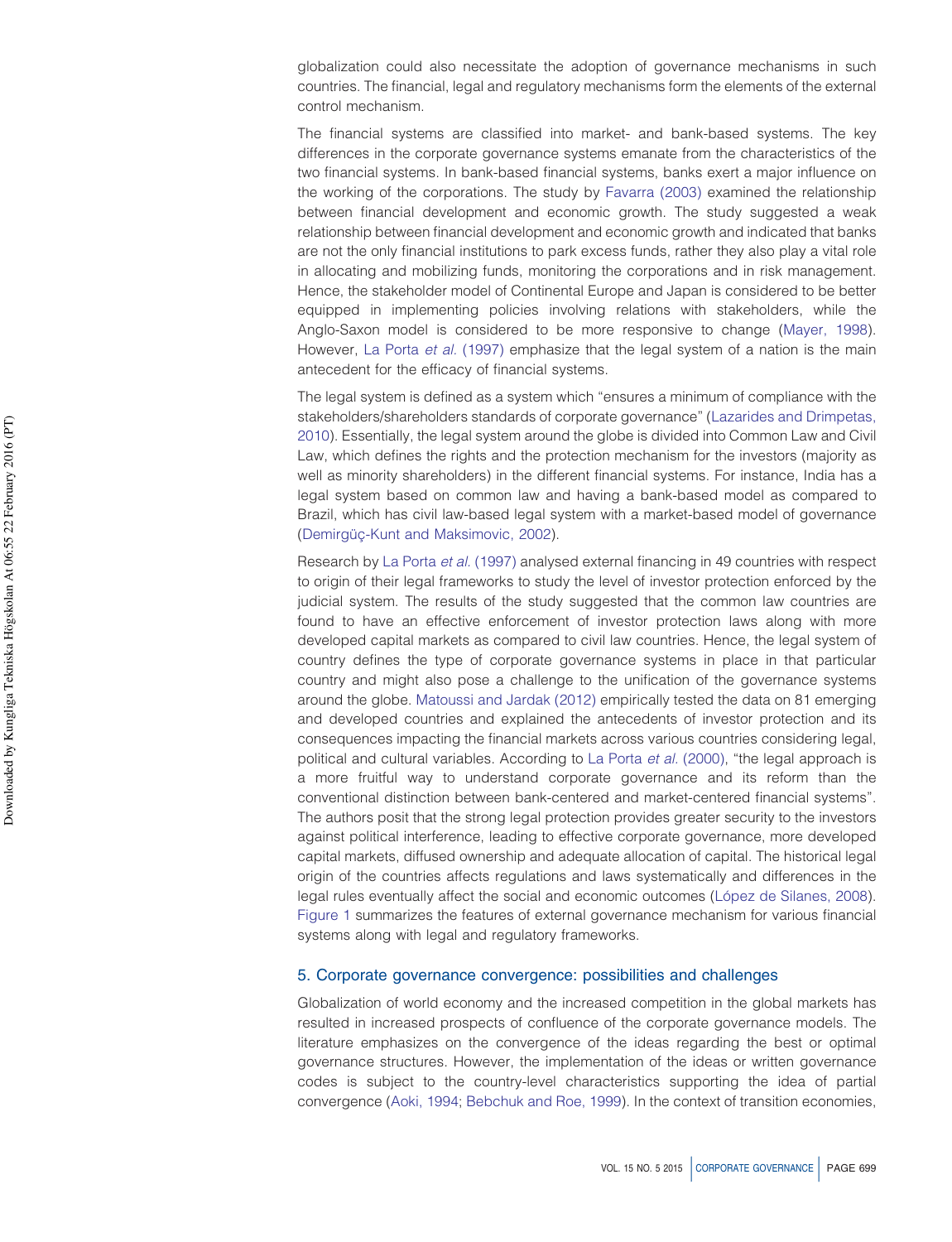

the transition has been initiated with regard to dimensions of the internal governance structure such as managerial remuneration and board structure.

Initiatives have been taken at different levels by various agencies such as Organization for Economic Co-operation and Development (OECD) to integrate the corporate governance codes across the globe by establishing principles for good corporate governance. The transition is taking place in both market-based (such as decrease in the take-over activity in Anglo-Saxon countries) and network-based models of corporate governance (such as criticisms for interlocking board seats), and these transitions are analysed to be converging in character (Weimer and Pape, 1999). OECD countries are also showing a pattern of convergence as the globalization of economies with integration of capital markets have forced the firms to compete in the international markets leading to convergence of product costs, structural organization of the firms and financing patterns (Stiplon and Thompson, 2001). Martynova and Renneboog (2011) studied the legal reforms by developing three new corporate governance indices (dealing with different agency problems). The study concluded that there are significant reforms in the regulations since 1990 across all the countries under study; however, there were significant differences in the patterns of reforms such as reforms related to creditor protection and investor protection.

On the contrary, Davies and Schlitzer (2008) suggest that, although the corporate governance systems are in a constant phase of adaptation, the similarity and dissimilarity in the fundamental features, such as financial systems and socio-economic orientations raise a question on the possibility of convergence of the two models. The authors also suggest that the "one size fits all" approach is not the best solution to tackle the diverse dimensions. According, to Wojcik (2006):

[...] the forces of competition and financial integration do operate, but before they make an impact on corporate governance in a specific place, they are "filtered" through existing, mostly nationally based institutions.

The political preconditions (Bhasa, 2004) argument suggests that divergence of the political ideologies of the nations makes it challenging for the nations to adapt to the models and systems of the other countries. The concept of path dependence (Schmidt and Spindler, 2002) has also argued that:

[...] the dynamic properties of systems composed of complementary elements are such that a rapid convergence towards a universally best corporate governance system is not likely to happen.

Jeffers (2005) suggests that consequences of the progressive process of convergence would be influenced by the beginning point or the initial models adopted by the firms and the path followed towards convergence. In the context of economic transition, there is a possibility of formal convergence of corporate governance standards; however, the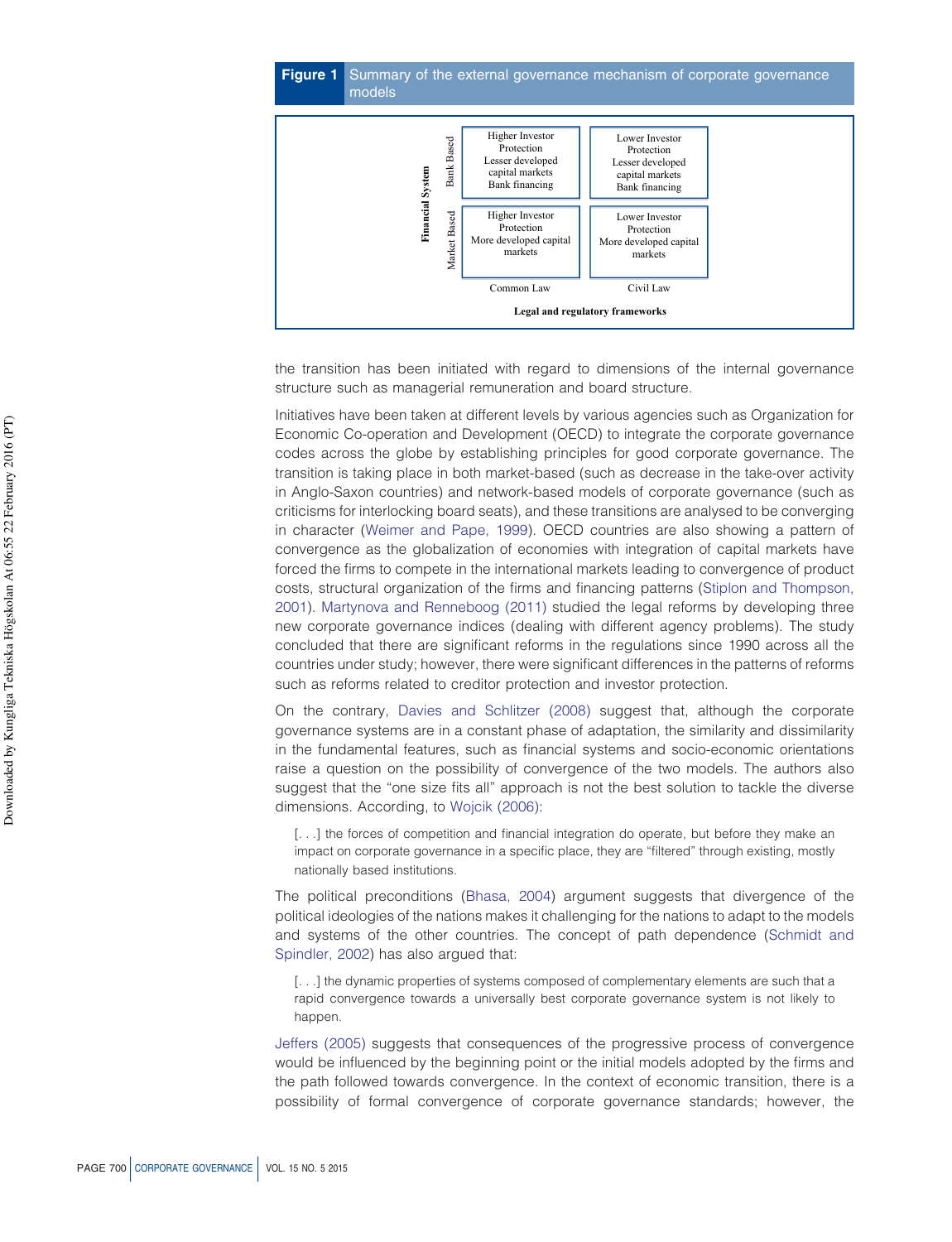functional convergence of governance standards can be debated (Pistor *et al.*, 2000). The results of empirical analysis by Khanna *et al.* (2006) highlight that there is a high similarity of corporate governance standards of economically interdependent countries. Authors also report a high correlation between economic interdependence and the corporate governance standards, hinting on the absence of complete convergence. In a global context, *de facto* convergence (functional) lags *de jure* convergence, as *de facto* convergence can be affected by path dependence, multiple optima and rent-seeking behaviour of the stakeholders (Khanna *et al.*, 2006). The fundamental differences pertaining to legal, regulatory, economic and institutional environment of the economies have led to a "dual convergence", resulting in a hybrid model, which has borrowed, from both stakeholder model and shareholder model of governance.

In the context of emerging economies, factors influencing demand for managerial talent in the firms include entry of foreign institutional investors (globalization), growth of multi-national companies (MNCs) and development of capital markets. Young *et al.* (2008) state that there are several consequences arising from PP conflicts dominant in emerging economies including managerial talent, mergers and acquisitions and tunnelling (self dealing). In emerging economies, while analysing managerial talent and executive compensation, based on the U-shaped relationship reported between executive compensation and ownership concentration (Core *et al.*, 1999; Zhongfeng Su *et al.*, 2010), we have made an attempt to propose a framework, wherein the firms in emerging economies can be classified into four clusters. Figure 2 describes a framework, wherein managerial talent and executive compensation can lead to co-existence of PP and PA conflicts in a concentrated ownership context.

Organizations in emerging economies are witnessing an increasing supply of managerial professionals, and the absorption of these into organizations in increasing. Presumably, educational institutions that offer professional degrees pertaining to this domain meet the supply of talent. Family CEOs control some of the organizations, and others could be controlled by non-family CEOs. Drawing on the study by Gomez-Mejia *et al.* (2003) which reports:

[...] that family CEOs earn less than non-family CEOs in firms with concentrated family ownership.

We hypothesize that firms that are endowed with managerial talent and owned by family CEOs (who are likely to receive less executive compensation) are likely to be beset by principal–agent costs that are significantly high. Professional managers are presumed to be involved in activities that maximize shareholder value. This would include catering to the need of all shareholders (both minority and controlling shareholders). Hence, the minority shareholders are not likely to perceive a conflict with the controlling shareholders. This would result in a situation, wherein the PP conflicts are likely to be low. This is illustrated in Quadrant 1. Quadrant 2 represents a set of firms with family CEO and low managerial talent. For these firms, in the absence of managers who can protect the interest of minority shareholders, the possibility of minority shareholders being expropriated is high, leading to

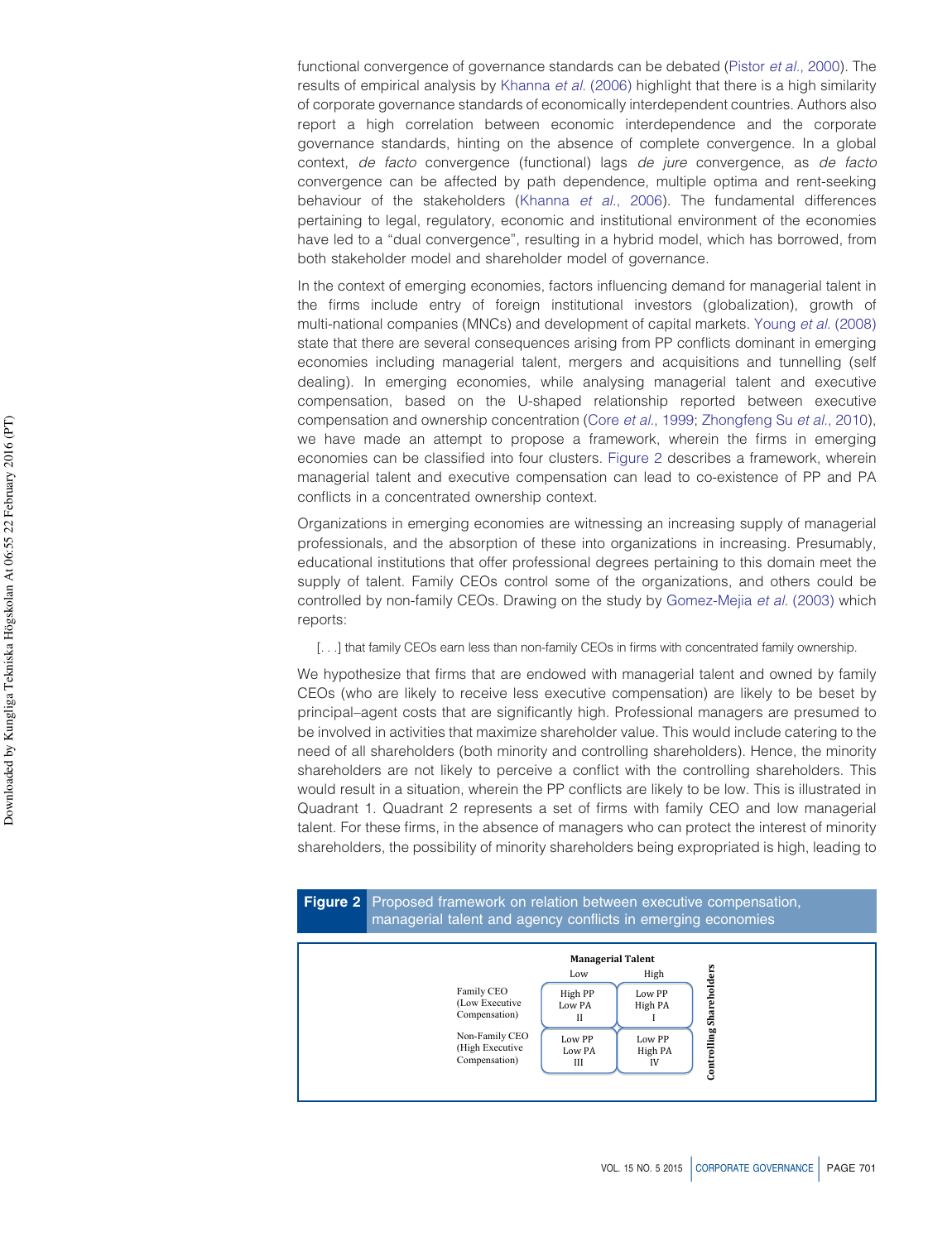high PP conflicts. Firms with low managerial talent and non-family CEOs are expected to face lower PP conflicts, as the firm has a non-family CEO, whose presence will not let the controlling shareholders expropriate minority shareholders. At the same time, the principal– agent conflicts are expected to be lower, as the managerial talent is of lower quality. However, such firms exhibit lower performance in spite of low PP and principal–agent conflicts. Quadrant 4, presents the firms with low PP and high principal–agent conflicts, as they have non-family CEO (reducing the PP conflict) and high managerial talent, which increases the prinicpal–agent conflicts. Given the co-existence of PP–PA conflicts in emerging economies, the framework suggested above can help the policymakers and managers in understanding the precise role of various governance mechanisms. Hence, in emerging economies, there is a role for internal and external governance mechanisms manifesting themselves in differential degrees. Classifying the firms in emerging economies into four quadrants would herald the commencement of a relevant study that seeks to understand the significance of various governance mechanisms.

## 6. Conclusion

Good governance practices tend to positively impact the performance of firms. Across the globe, firms have been continuously working to adapt best governance practices in order to address PP and PA conflicts. The corporate governance models that have evolved and have been adopted in the various countries over the decades have differed on various dimensions, such as board's structure, and ownership patterns due to the unique set of socio-economic, cultural, legal and political dimension of the countries. Researchers suggest that the two models are converging due to prevalence of certain macro-economic forces. However, it has also been pointed out that the difference in the fundamental frameworks and financial systems of the countries make it difficult to see a convergence of these corporate governance models in the true sense. The governance structures at the firm level can be decoupled from the legal and institutional set-up of the countries, which provides a possible explanation for the patterns of convergence documented in the literature. For instance, despite weaker enforcement of laws in the emerging economies, firms are adapting best governance practices (Cornelius, 2005). Dual convergence of the traditional models with coexistence of PP and PA conflicts is expected to result in a hybrid model. The interplay between the forces to adapt best governance practices at the firm level and the differences in legal and institutional frameworks at the macro-economic level are expected to contribute towards the presence of convergence–divergence paradox in the future. Research on governance in emerging economies is engaged with aspects relating to agency conflicts and external governance mechanisms. The framework suggested in this paper is an endeavour to stimulate a research agenda in this direction.

#### **References**

Aoki, M. (1994), "The contingent governance of teams: analysis of institutional complementarity", *International Economic Review*, Vol. 35 No. 3, pp. 657-676.

Bebchuk, L.A. and Roe, M.J. (1999), "A theory of path dependence in corporate ownership and governance", *Stanford Law Review*, Vol. 52 No. 1, pp. 127-170.

Berle, A.A. and Means, G.C. (1932), *The Modern Corporation and Private Property*, Transaction Publishers, Piscataway, NJ.

Bhasa, M.P. (2004), Global corporate governance: debates and challenges. *Corporate Governance*, Vol. 4 No. 2, 5-17.

Borokhovich, K.A., Brunarski, K., Harman, Y.S. and Parrino, R. (2006), "Variation in the monitoring incentives of outside stockholders", *Journal of Law and Economics*, Vol. 49 No. 2, pp. 651-680.

Brown, P., Beekes, W. and Verhoeven, P. (2011), "Corporate governance, accounting and finance: a review", *Accounting & Finance*, Vol. 51 No. 1, pp. 96-172.

Byrd, J.W. and Hickman, K.A. (1992), "Do outside directors monitor managers? evidence from tender offer bids", *Journal of Financial Economics*, Vol. 32 No. 2, pp. 195-221.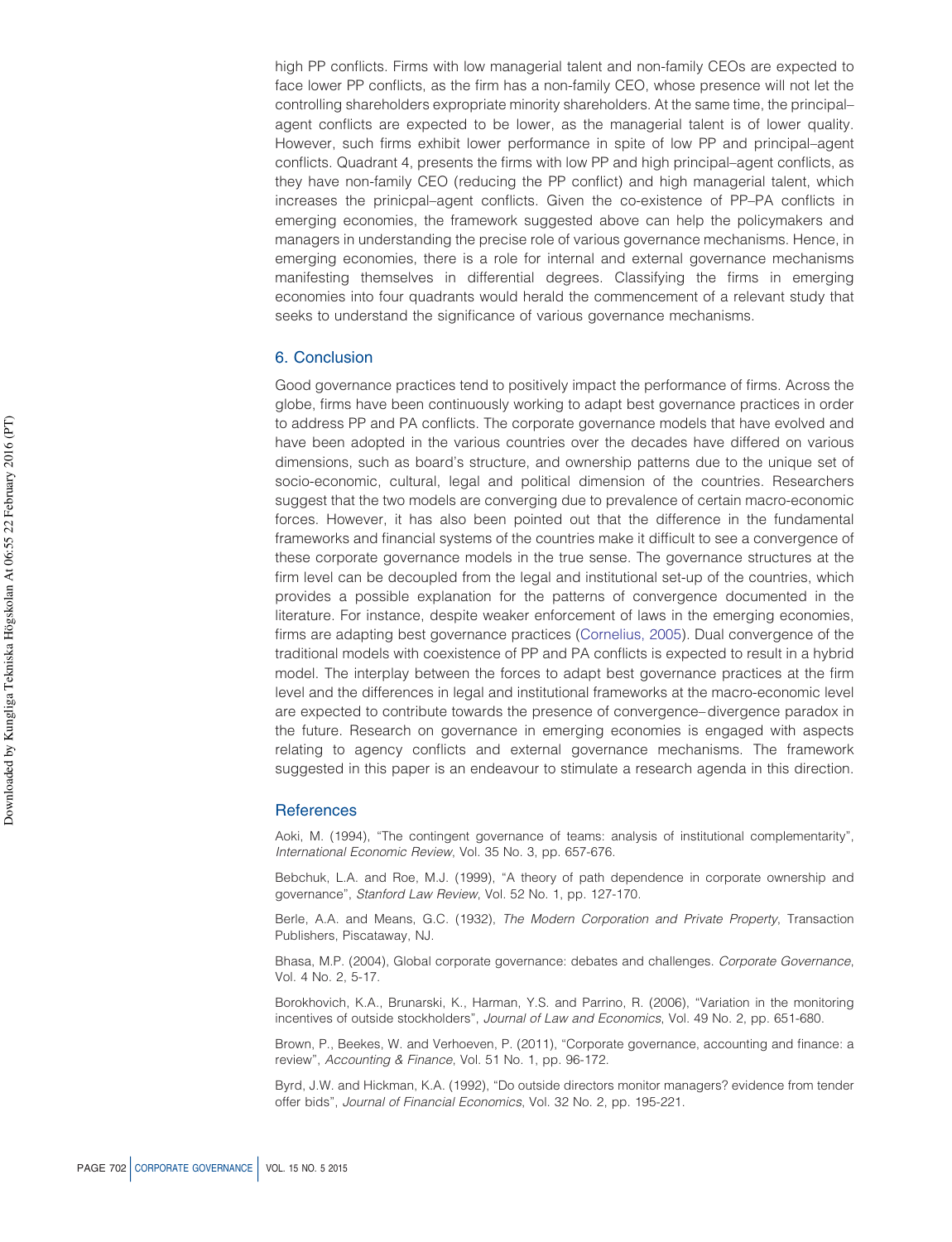Core, J.E., Holthausen, R.W. and Larcker, D.F. (1999), "Corporate governance, chief executive officer compensation, and firm performance", *Journal of Financial Economics*, Vol. 51 No. 3, pp. 371-406.

Cornelius, P. (2005), "Good corporate practices in poor corporate governance systems: some evidence from the global competitiveness report", *Corporate Governance*, Vol. 5 No. 3, pp. 12-23.

Daily, C.M., Dalton, D.R. and Cannella, A.A. (2003), "Corporate governance: decades of dialogue and data", *Academy of Management Review*, Vol. 28 No. 3, pp. 371-382.

Davies, M. and Schlitzer, B. (2008), "The impracticality of an international 'one size fits all' corporate governance code of best practice", *Managerial Auditing Journal*, Vol. 23 No. 6, pp. 532-544.

Demb, A. and Neubauer, F. (1992), "The corporate board: confronting the paradoxes", *Long Range Planning*, Vol. 25 No. 3, pp. 9-20.

Demirgüç-Kunt, A. and Maksimovic, V. (2002), "Funding growth in bank-based and market-based financial systems: evidence from firm-level data", *Journal of Financial Economics*, Vol. 65 No. 3, pp. 337-363.

Doidge, C., Andrew Karolyi, G. and Stulz, R.M. (2007), "Why do countries matter so much for corporate governance?", *Journal of Financial Economics*, Vol. 86 No. 1, pp. 1-39.

Eisenhardt, K.M. (1989), "Agency theory: an assessment and review", *The Academy of Management Review*, Vol. 14 No. 1, pp. 57-74.

Fama, E.F. and Jensen, M.C. (1983), "Separation of ownership and control", *Journal of Law & Economics*, Vol. 26 No. 2, pp. 301-325.

Fauver, L. and Fuerst, M.E. (2006), "Does good corporate governance include employee representation? evidence from German corporate boards", *Journal of Financial Economics*, Vol. 82 No. 3, pp. 673-710.

Favarra, G. (2003), An Empirical Reassessment of the Relationship Between Finance and Growth, International Monetary Fund, Washington, DC.

Franks, J. and Mayer, C. (2001), "Ownership and control of German corporations", *The Review of Financial Studies*, Vol. 14 No. 4, pp. 943-977.

Gillan, S. and Starks, L.T. (1998), "A survey of shareholder activism: motivation and empirical evidence", *SSRN Electronic Journal*, Vol. 2.

Gillan, S.L. (2006), "Recent developments in corporate governance: an overview", *Corporate Governance*, Vol. 12 No. 3, pp. 381-402.

Goergen, M., Manjon, M.C. and Renneboog, L. (2008), "Recent developments in German corporate governance", *International Review of Law and Economics*, Vol. 28 No. 3, pp. 175-193.

Gomez-Mejia, L.R., Larraza-Kintana, M. and Makri, M. (2003), "The determinants of executive compensation in family-controlled public corporations", *Academy of Management Journal*, Vol. 46 No. 2, pp. 226-237.

Grossman, S.J. and Hart, O.D. (1986), "The costs and benefits of ownership: a theory of vertical and lateral integration", *Journal of Political Economy*, Vol. 94 No. 4, pp. 691-719.

Hermalin, B.E. and Weisbach, M.S. (1991), "The effects of board composition and direct incentives on firm performance", *Financial Management*, Vol. 20 No. 4, pp. 101-112.

Holmstrom, B. and Kaplan, S.N. (2003), "The state of US corporate governance: what's right and what's wrong?", Working Paper No. 9613, *National Bureau of Economic Research*, Cambridge, MA.

Jeffers, E. (2005), "Corporate governance: toward converging models?", *Global Finance Journal*, Vol. 16 No. 2, pp. 221-232.

Jensen, M.C. (1993), "The modern industrial revolution, exit, and the failure of internal control systems", *The Journal of Finance*, Vol. 48 No. 3, pp. 831-880.

Jensen, M.C. and Meckling, W.H. (1976), "Theory of the firm: managerial behavior, agency costs and ownership structure", *Journal of Financial Economics*, Vol. 3 No. 4, pp. 305-360.

John, K. and Senbet, L.W. (1998), "Corporate governance and board effectiveness", *Journal of Banking & Finance*, Vol. 22 No. 4, pp. 371-403.

Khanna, T., Kogan, J. and Palepu, K. (2006), "Globalization and similarities in corporate governance: a cross-country analysis", *The Review of Economics and Statistics*, Vol. 88 No. 1, pp. 69-90.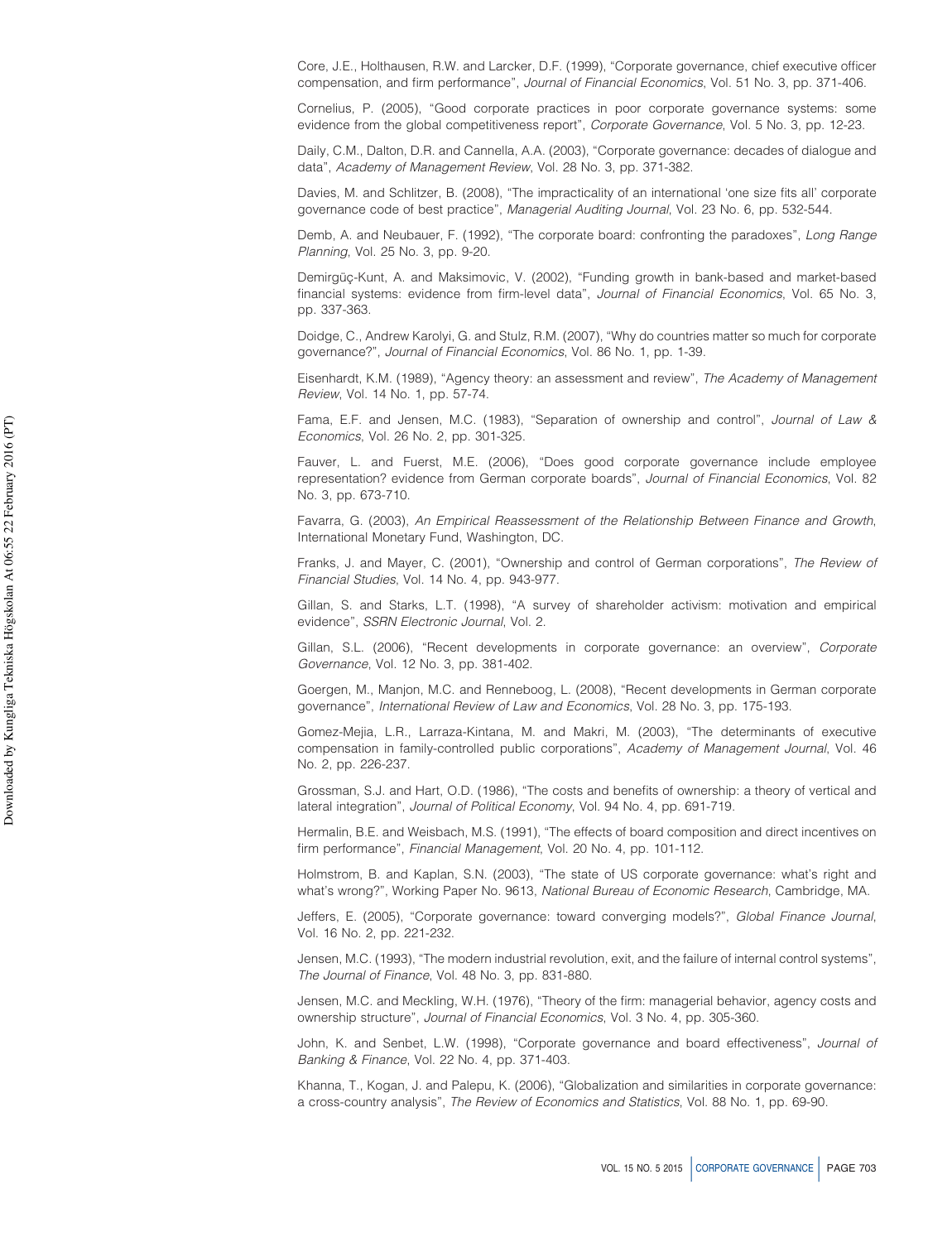La Porta, R., Lopez-de-Silanes, F. and Shleifer, A. (1999), "Corporate ownership around the world", *The Journal of Finance*, Vol. 54 No. 2, pp. 471-517.

La Porta, R., Lopez-De-Silanes, F., Shleifer, A. and Vishny, R.W. (1997), "Legal determinants of external finance", *The Journal of Finance*, Vol. 52 No. 3, pp. 1131-1150.

La Porta, R., Lopez-de-Silanes, F., Shleifer, A. and Vishny, R. (2000), "Investor protection and corporate governance", *Journal of Financial Economics*, Vol. 58 Nos 1/2, pp. 3-27.

Lazarides, T. and Drimpetas, E. (2010), "Corporate governance regulatory convergence: a remedy for the wrong problem", *International Journal of Law and Management*, Vol. 52 No. 3, pp. 182-192.

L'Huillier, B.M. (2014), "What does 'corporate governance' actually mean?", *Corporate Governance*, Vol. 14 No. 3, pp. 300-319.

López de Silanes, F. (2008), "Economic consequences of legal origins", *Journal of Economic Literature*, Vol. 46 No. 2, pp. 285-332.

Lorsch, J.W. and MacIver, E. (1989), *Pawns or Potentates: The Reality of America's Corporate Boards*, Harvard Business School Press, Boston, MA.

MacAvoy, P.W. and Millstein, I.M. (1999), "The active board of directors and its effect on the performance of the large publicly traded corporation", *Journal of Applied Corporate Finance*, Vol. 11 No. 4, pp. 8-20.

Mace, M.L. (1986), *Directors: Myth and Reality*, Harvard Business School Press, Boston, MA.

Martynova, M. and Renneboog, L. (2011), "Evidence on the international evolution and convergence of corporate governance regulations", *Journal of Corporate Finance*, Vol. 17 No. 5, pp. 1531-1557.

Matoussi, H. and Jardak, M.K. (2012), "International corporate governance and finance: legal, cultural and political explanations", *The International Journal of Accounting*, Vol. 47 No. 1, pp. 1-43.

Mayer, C. (1998), "Financial systems and corporate governance: a review of the international evidence", *Journal of Institutional and Theoretical Economics (JITE*), Vol. 154 No. 1, pp. 144-165.

Nikolic, J. and Erk, J. (2011), "Boards of directors models and role in corporate governance", *Management (1820-0222*), Vol. 60, pp. 68-75.

Oba, B., Tigrel, E. and Sener, P. (2014), "Board structure in listed firms: evidence from an emerging economy", *Corporate Governance*, Vol. 14 No. 3, pp. 382-394.

Peters, S., Miller, M. and Kusyk, S. (2011), "How relevant is corporate governance and corporate social responsibility in emerging markets?", *Corporate Governance*, Vol. 11 No. 4, pp. 429-445.

Pistor, K., Raiser, M. and Gelfer, S. (2000), "Law and finance in transition economies", *Economics of Transition*, Vol. 8 No. 2, pp. 325-368.

Prowse, S.D. (1992), "The structure of corporate ownership in Japan", *The Journal of Finance*, Vol. 47 No. 3, pp. 1121-1140.

Schmidt, R.H. and Spindler, G. (2002), "Path dependence, corporate governance and complementarity", *International Finance*, Vol. 5 No. 3, pp. 311-333.

Shleifer, A. and Vishny, R.W. (1986), "Large shareholders and corporate control", *Journal of Political Economy*, Vol. 94 No. 3, pp. 461-488.

Shleifer, A. and Vishny, R.W. (1997), "A survey of corporate governance", *The Journal of Finance*, Vol. 52 No. 2, pp. 737-783.

Steane, P. (2001), "Governance: convergent expectations, divergent practices", *Corporate Governance*, Vol. 1 No. 3, pp. 15-19.

Stiplon, N. and Thompson, J.K. (2001), *Corporate Governance Corporate Governance in Asia <sup>a</sup> Comparative Perspective: A Comparative Perspective*, OECD Publishing, Paris.

Su, Z., Li, Y. and Li, L. (2010), "Ownership concentration and executive compensation in emerging economies: evidence from China", *Corporate Governance: The International Journal of Business in Society*, Vol. 10 No. 3, pp. 223-233.

Tuschke, A. and Gerard Sanders, W. (2003), "Antecedents and consequences of corporate governance reform: the case of Germany", *Strategic Management Journal*, Vol. 24 No. 7, pp. 631-649.

Weimer, J. and Pape, J. (1999), "A taxonomy of systems of corporate governance", *Corporate Governance: An International Review*, Vol. 7 No. 2, pp. 152-166.